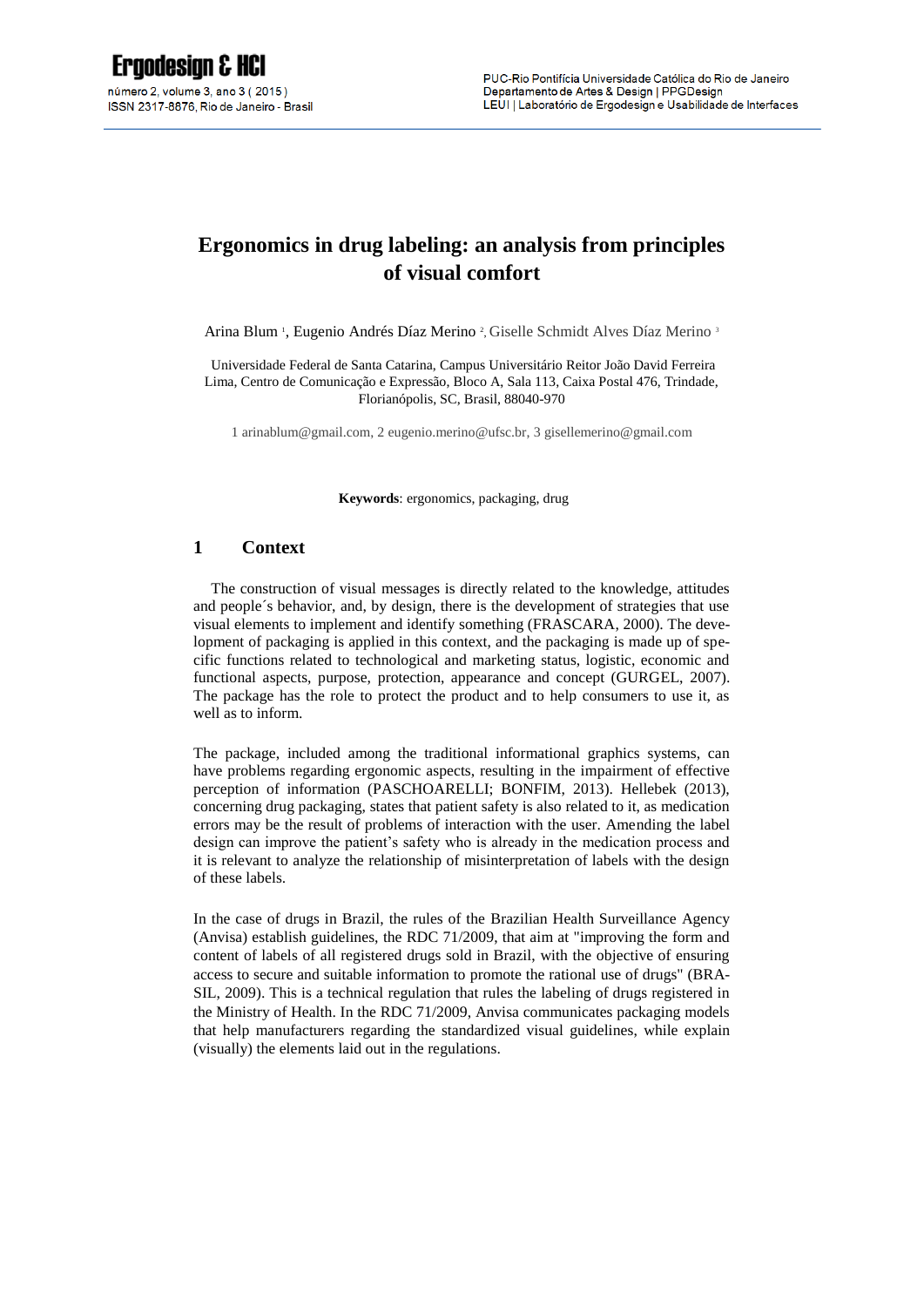## **2 Method**

The objective of the research reported in this article was to analyze the visual ergonomic issues related to the label of drugs using principles of visual ergonomics - specifically guidelines that point to aspects of legibility in packaging – from specialized literature. Starting from the question whether definitions that concern visual ergonomics are contemplated in the rules that specify the labeling of drugs, the analysis was structured through an exploratory qualitative research of applied nature.

As methodological procedures, from a literature review, principles of visual ergonomics in the context of legibility, readability and visibility, were collected and used as indicative for the study of a drug package. Also, analyzing documents which rule the drug labeling, the research focused on a specific model of secondary packaging presented by the Ministry of Health, understanding that this is a model which, among others, visually represents the transposition of the rules presented in the Brazilian Health Surveillance Agency (Anvisa) guidelines.

### **3 Results**

The research consisted of a comparative analysis from recommendations available in literature – related to visual ergonomics in graphic material - in relation to a proposed secondary packaging model in the "Manual de Embalagens de Medicamentos" (BRASIL, 2012). The study focused on the analysis of the frontal part of the packaging, considering this to be an initial research of a further investigation, and also with the assumption that the frontal part of the package is the one that first identifies it to the consumer.

Indicative of the following materials were used: Farias (2013); Fontoura; Fukushima (2012); Gomes Filho (2012); Kamisaki; Nascimento; Santos (2011); European Commission (2009); Lima (2007); Dondis (2007); Iida (2005); Plain English Campaing (2001 e 2007); Committee on Safety of Medicines (2005). From these references, thirty indications were established: (1) simple letters - sans serif or little serif; (2) Uppercase letter only at the beginning of the sentence; (3) letter height over 4 mm to 60 cm distance; (4) Leading at least 1/30 of the length; (5) Text alignment left; (6) No hyphen; (7) No small caps; (8) Types with contrast in the shape of letters; (9) Types with highlighted ascendants and descendants (10) No condensed; (11) No extended; (12) The length of the line; (13) No italic; (14) Variation in the design of types; (15) Use of symbols and / or clear pictograms; (16) Color is not the only way to understand information; (17) Reading from left to right; (18) Hierarchy of information; (19) suitable margins; (20) Space forming information blocks; (21) No watermarks; (22) Background-image contrast; (23) (Gestalt) Unit; (24) (Gestalt) Segregation; (25) (Gestalt) Unification; (26) (Gestalt) Shutdown; (27) (Gestalt) Continuity; (28) (Gestalt) Proximity; (29) (Gestalt) Similarity; (30) (gestalt) Symmetry.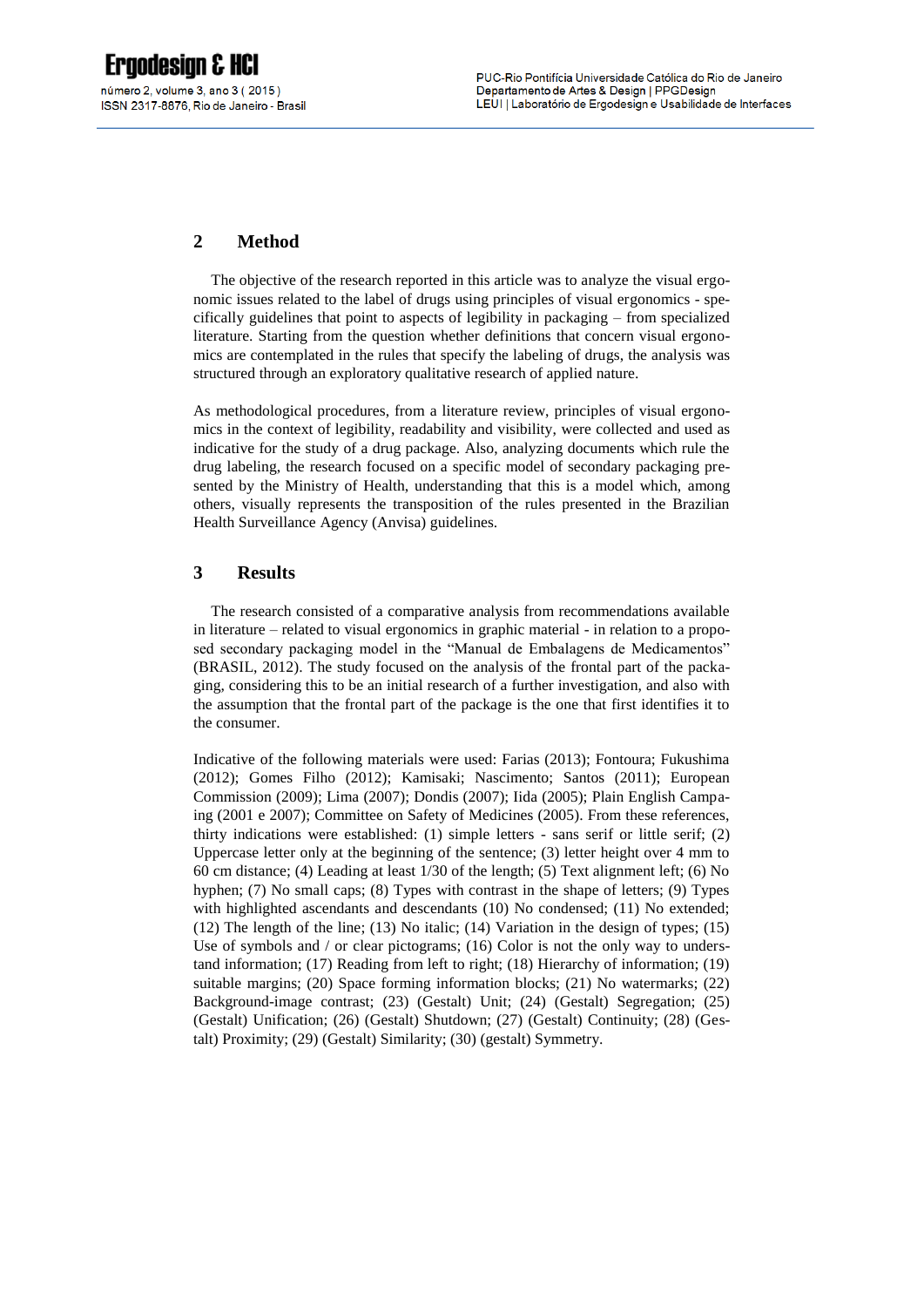Focusing on checking whether the analyzed packaging was in accordance with each of the thirty indications or new studies should be undertaken to improve some aspects, there were highlights with favorable opinion - that is, according to the propositions indicated in literature - the requirements listed in items 1; 5; 6; 7; 8; 11; 12; 14; 16; 17; 19; 20; 21; 24; 26; 28. And among the opinions that suggest to carry out further studies in relation to the proposed characteristics they are: 2; 3; 4; 9; 10; 13; 15; 18; 22; 23; 25; 27; 29; 30.

#### **4 Conclusions**

The analysis indicated that in the drug packaging studied and by what is stated in the regulations, there are concerning points to what is proposed in literature and others that point out the need for a specific and continuing review in the study of other labels. Furthermore, limitations related to the aspects which concern the definition of "legibility" and additional studies on its relation to the readability and visibility - even in terms of its approach to the Brazilian legislation in the health area - showed, from this study, that the research on drug labeling requires a partitioned approach, so as to deepen a theoretical corpus yet under construction. We conclude that this study is an initial part of many aspects linked to the informational design applied in the field of health and packaging. From the present research, other steps will lead to the generation of studies which support the practice of design as a communication means on drug labeling, and consequently, in order to corroborate with consumer's safety.

### **5 References**

- 1. BRASIL. Rdc nº 21, de 28 de março de 2012. **Rdc 21/2009 Anvisa**: Institui o Manual de Identidade Visual de Medicamentos do Ministério da Saúde e dá outras providências. Brasília, DF, 2012.
- 2. BRASIL. Rdc nº 71, de 22 de dezembro de 2009. **Rdc 71/2009 Anvisa** : estabelece regras para a rotulagem de medicamentos. Brasília, DF, 2009.
- 3. COMMITTEE ON SAFETY OF MEDICINES (Reino Unido). Medicines And Healthcare Products Regulatory Agency. **Always Read The Leaflet:** Getting the best information with every medicine. Norwich: The Stationery Office, 2005.
- 4. DONDIS, Donis A. **Sintaxe da linguagem visual**. 2. ed. São Paulo: Martins Fontes, 2007.
- 5. EUROPEAN COMMISSION. **Guideline on the readability of the labelling and package leaflet of medicinal products for human us:** Revision 1, 12 January 2009. Bruxelas: European Commission Enterprise And Industry Directorate-general, 2009.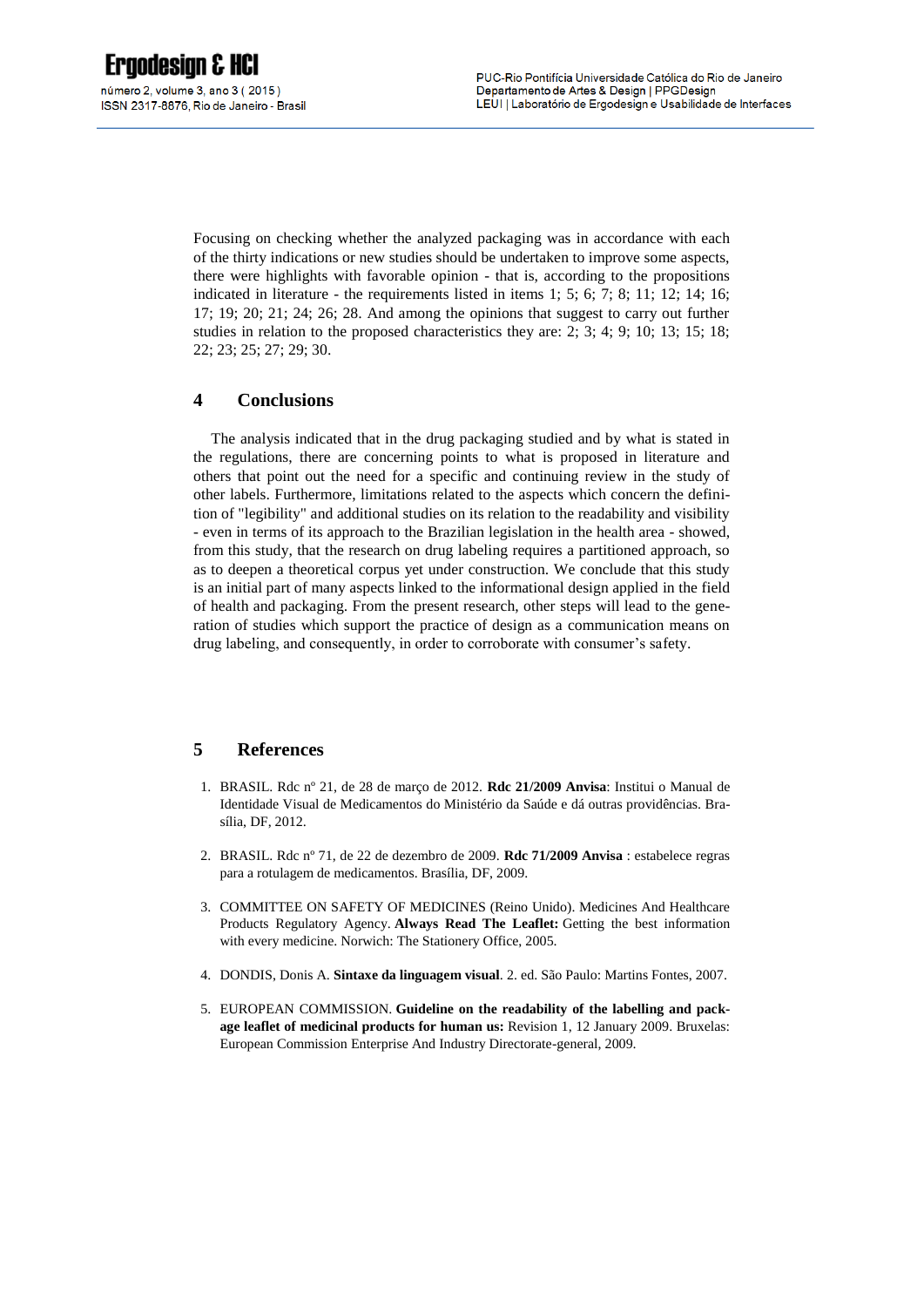- 6. FARIAS, Priscila L. **Tipografia digital:** impacto das novas tecnologias. Teresópolis: 2ab, 2013.
- 7. FONTOURA, Antônio M.; FUKUSHIMA, Naotake. **Vade-Mécum de tipografia.** Curitiba: Insight, 2012.
- 8. FRASCARA, Jorge. **Diseño gráfico para la gente.** Buenos Aires: Ediciones Infinito, 2000.
- 9. GOMES FILHO, João. **Gestalt do Objeto:** Sistema de Leitura Visual da Forma. 9. ed. São Paulo: Escrituras, 2012.
- 10. GURGEL, Floriano do Amaral. **Administração da embalagem**. São Paulo: Thomson Learning, 2007.
- 11. HELLEBEK, Annemarie et al. Patient safety in drug label design: analysis of reported adverse events before and after introducing a new label design. **European Journal Of Hospital Pharmacy,** London, v. 20, n. 4, p.212-217, ago. 2013.
- 12. IIDA, Itiro. **Ergonomia:** projeto e produção. 2. ed. São Paulo: Blucher, 2005.
- 13. KAMISAKI, Margareth Sayuri; NASCIMENTO, Roberto Alcarria do; SANTOS, João Eduardo Guarnetti dos. Bulas e Cartelas de Medicamentos: Possíveis soluções de leiturabilidade através do Design Gráfico. **Arcos Design,** Rio de Janeiro, v. 6, n. 1, p.42-59, dez. 2011.
- 14. LIMA, Vera Lopes de Abreu. **Legibilidade e leiturabilidade das bulas de medicamentos presentes no tratamento de pacientes cardíacos.** 2007. 1 v. Dissertação (Mestrado) - Curso de Design, Pontifícia Universidade Católica do Rio de Janeiro, Rio de Janeiro, 2007.
- 15. PASCHOARELLI, Luis C.; BONFIM, Gabriel H. C.. Ergonomics and interfaces of traditional information systems: Packaging. **Infodesign: Revista Brasileira de Design da Informação,** São Paulo, v. 10, n. 3, p.313-322, dez. 2013.
- 16. PLAIN ENGLISH CAMPAIGN. **Guide to design and layout.** New Mills: Plain English Campaign, 2007.
- 17. PLAIN ENGLISH CAMPAIGN. **How to write medical information in plain English.** New Mills: Plain English Campaign, 2001.

#### **6 Acknowledgments**

To the Coordination for the Improvement of Higher Education Personnel (CAPES), Graduate Program in Design at the Federal University of Santa Catarina